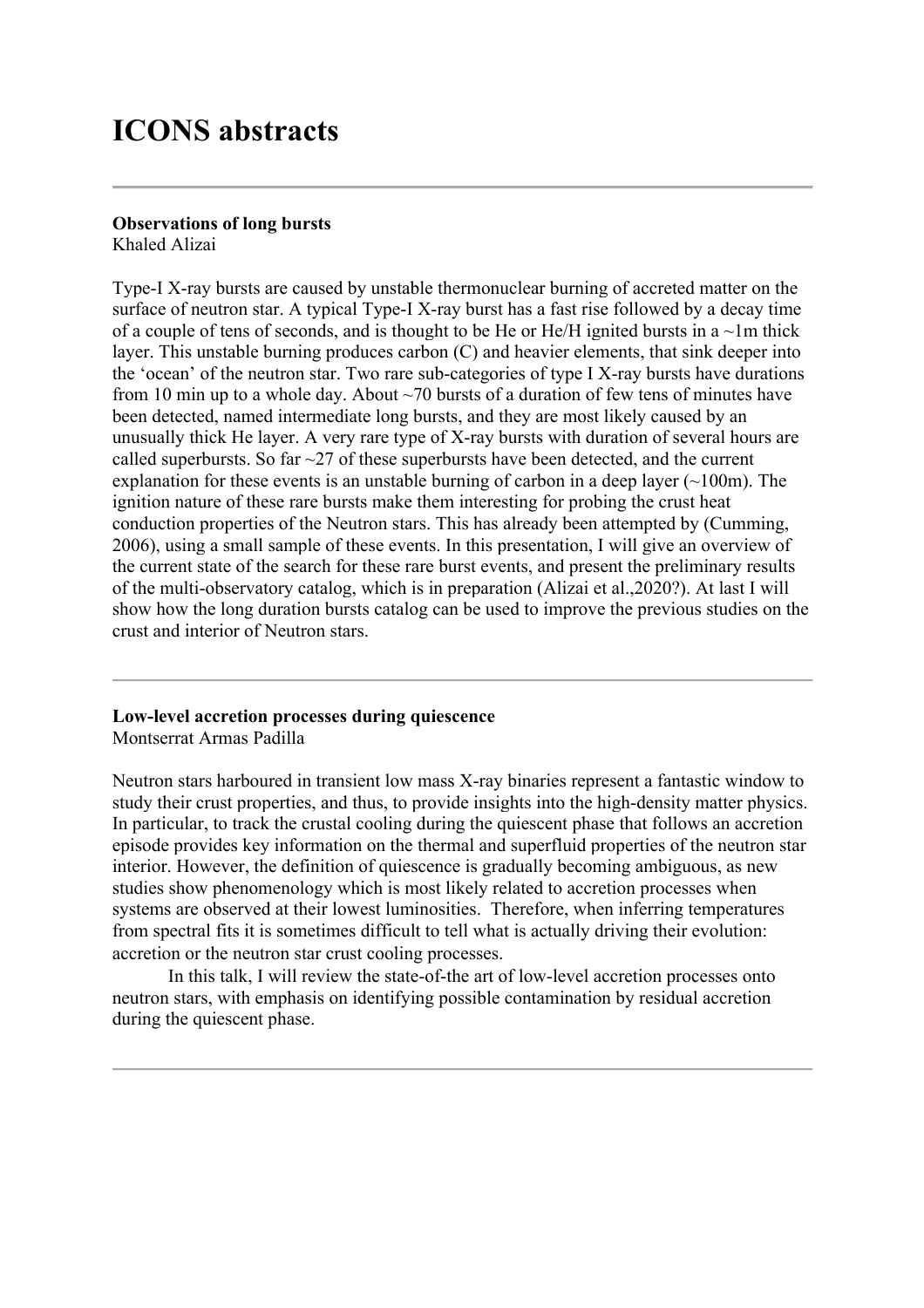#### **Nuclear pasta simulations** Matt Caplan

Large scale simulations have been used extensively to study the structure, material properties, and phase diagrams of nuclear pasta. This talk will compare and contrast the two leading methods for simulating nuclear pasta: classical molecular dynamics and fully quantum mechanical Hartree-Fock calculations. I will also discuss recent work using classical molecular dynamics simulations to calculate the elastic properties of pasta, which find that it is the strongest known material in the universe.

#### **Theory of nuclear surface burning** Yuri Cavecchi

Accreting neutron stars in low mass X-ray binaries show thermonuclear explosions on their surface known as Type I Bursts. The nature of the nuclear burning during the bursts depends on various factors, such as the accretion rate and heat flux from the lower layers. Also, the ashes left behind after the bursts will sink deeper into the neutron star and will eventually become part of the crust. I will review our theoretical understanding of the burning on the surface and its relation with the neutron star crust.

#### **Crustal modes and X-ray bursts** Frank Chambers

High time resolution X-ray satellites provide an opportunity to observe oscillations in luminosity during particularly energetic events on neutron stars (NS). These oscillations may be explained by modes that exist in the interior and surface layers of these stars and could be used to probe the physics of these regions.

One interesting phenomenon that might result from modes on NSs are burst oscillations; high frequency modulations in the lightcurves of thermonuclear X-ray bursts on accreting NSs. The frequency of these oscillations can be offset from the NS spin frequency and can drift by several Hz. While most burst oscillations have been observed during H/He triggered bursts, there has been one observation of oscillations during a superburst on 4U-1636-536, which occurs deeper in the star as a result of unstable C burning. The frequency observed during this burst was more stable than those of the H/He bursts on the same star at  $\sim$ 582Hz.

In this talk I outline a mode model attempting to explain oscillations during this superburst. The model over-predicts the frequency drift by 90 % and does not match the predicted NS spin frequency inferred from H/He triggered burst oscillations and a similar mode model.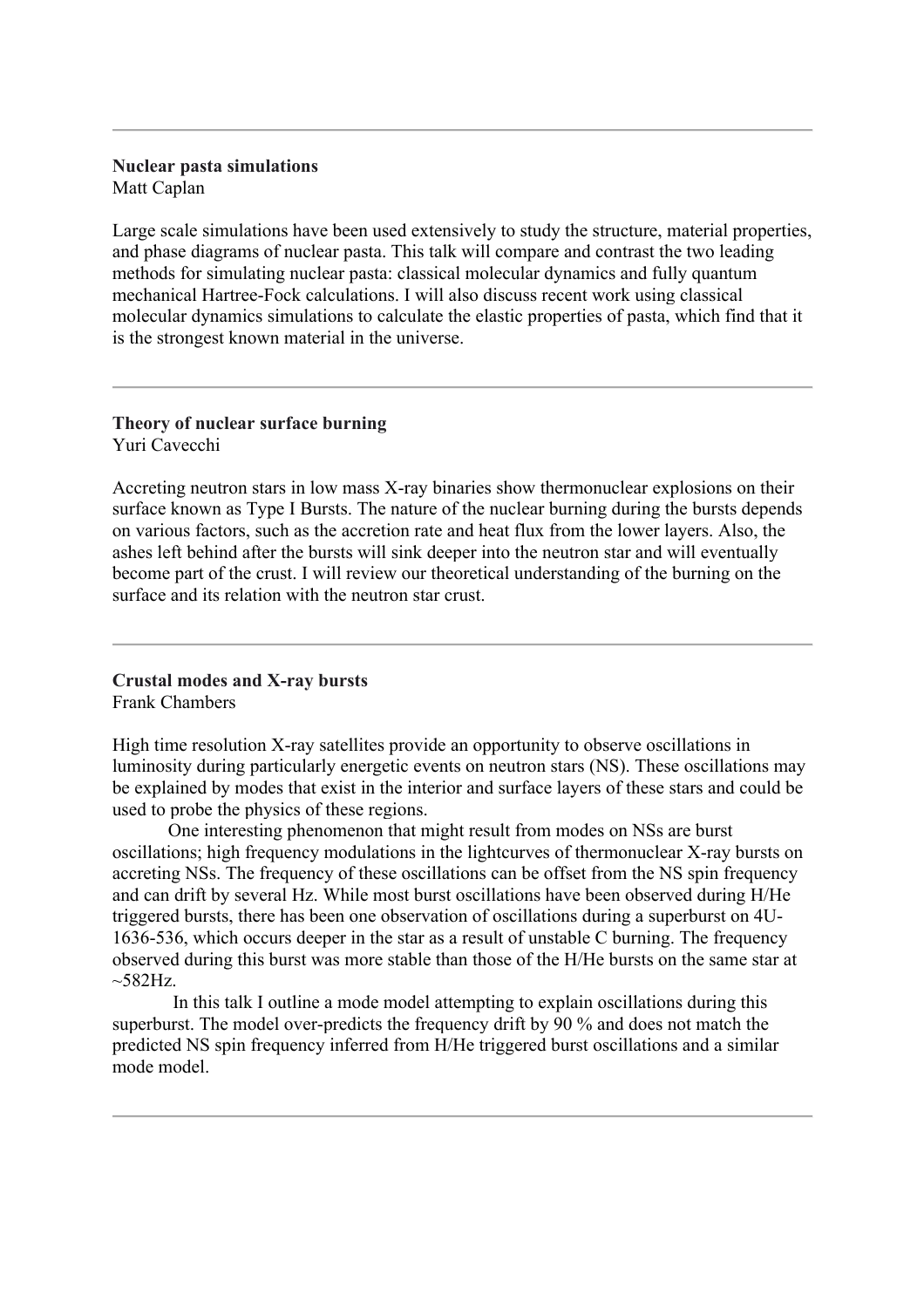# **Recent developments in the modelling of neutron-star crusts.**

Nicolas Chamel

The outer region of a neutron star consists of a solid crust, permeated by a neutron superfluid in its innermost part, possibly on top of a mantle of nuclear "pastas". During this talk, some of our recent developments in the modelling of neutron-star crusts in the framework of the nuclear-energy density functional theory will be presented.

#### **Nuclear reactions in accreting neutron stars: neutron transfer reactions and detailed balance for fusion reactions in thermo-pycnonuclear regime.**  Andrey Chugunov

The first and the main topic is neutron transfer reaction, which consists in quantum tunneling of weakly bounded neutron from one nucleus to another. To estimate the role of this process in nuclear evolution of crust of accreting neutron stars, I calculate the neutron transfer rate by averaging the transfer probability for fixed nuclei separation over realistic distribution of nuclei. I conclude that neutron transfer can modify reaction chains in accreting neutron stars and affect their heating and cooling. In particular, it can suppress cooling by URCA pairs of nuclei, which is supposed to be crucial for the hottest neutron stars. Then, I discuss the fusion reactions in thermo-pycnonuclear regime. Namely, I point out that under these conditions, strong plasma screening can affect the branching ratios for decay channels of compound nucleus, so one should consider this effect to get reaction network, which agrees with detailed balance principle and includes plasma screening effects properly.

**Crust cooling of magnetars** Francesco Coti Zelati

# **Maximal cooling of neutron star crusts**

Andrew Cumming

The luminosity of a neutron star at a given time after a transient event has a maximum value set by neutrino cooling. In this talk, I will present calculations of this maximal cooling curve and discuss the physics input that determines the luminosity as a function of time. I will then discuss the application of the maximal cooling curve to crust relaxation in magnetar outbursts. In some cases, observed luminosities can approach or exceed the maximum cooling curve, which has implications for the source distance, the angular size of the heated region, or microphysics calculations of neutrino emissivities in strong magnetic fields.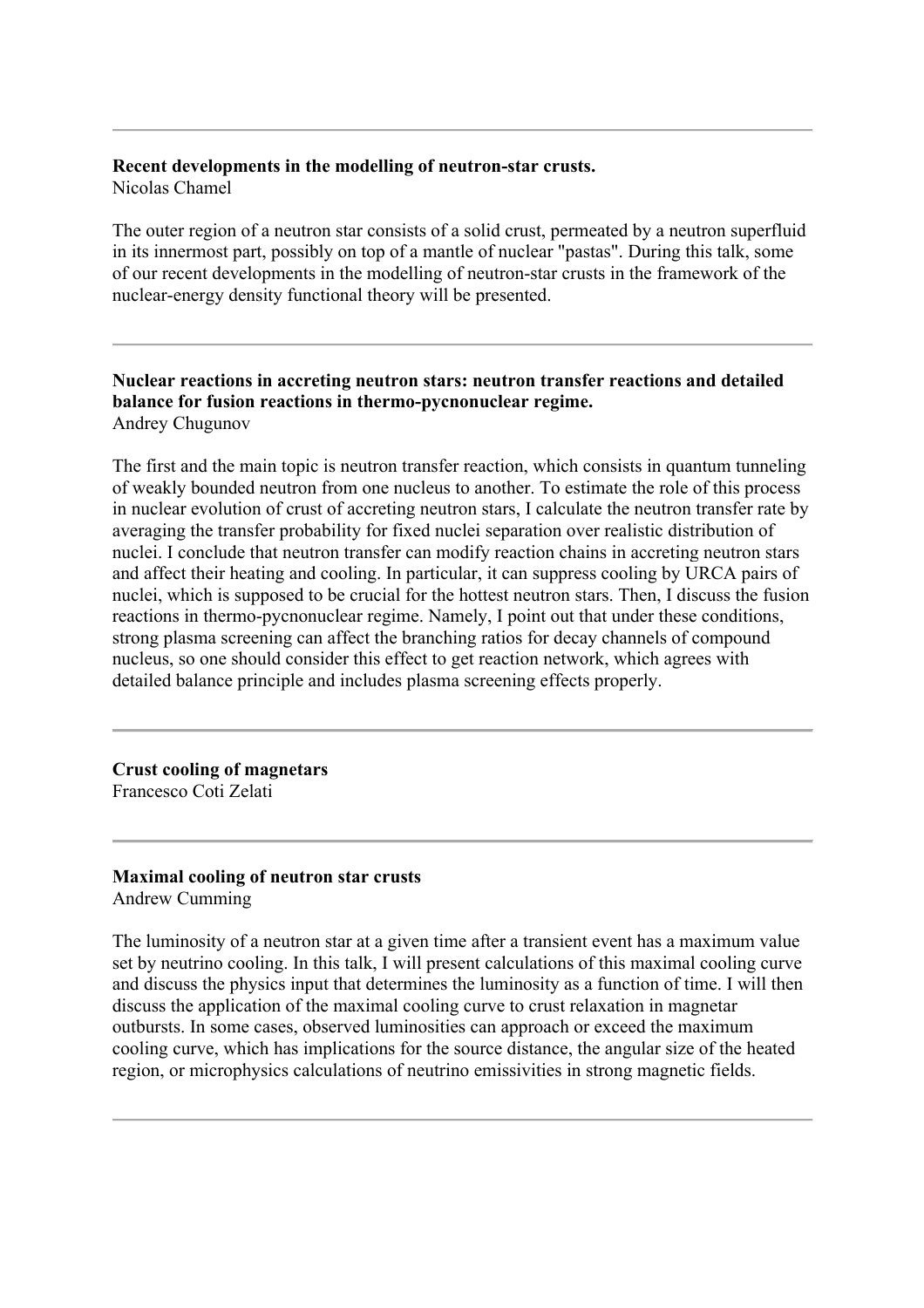### **The physics of shallow heating**

Andrew Cumming

The nature of shallow heating in accreting neutron stars is a major unsolved problem and source of uncertainty in fits of crust cooling models to observed cooling in quiescence. After a brief review of the different types of observational evidence for shallow heating, I will go through physical mechanisms that could act as a heat source at low density, including a lowdensity nuclear reaction, chemical separation at the ocean/crust boundary, and viscous heating associated with the accretion disk boundary layer. In each case, I will discuss what works and what doesn't in explaining the shallow heating inferred from fits to observed sources.

### **Crustal heating from nuclear reactions in accreting neutron-star crust** Anthea Francesca Fantina

X-ray observations of soft X-ray transients in quiescence suggest the existence of heat sources in the crust of accreted neutron stars. The heat is thought to be released by electroweak and nuclear processes triggered by the burying of ashes of X-ray bursts.

In this talk, the heating in the crust of accreting neutron stars from such nuclear reactions will be discussed. In particular, the importance of nuclear physics inputs and the impact of the details of the nuclear structure (e.g. shell effects) on the crustal heating will be assessed. Indeed, we will show that the evolution of an accreted matter element and therefore the location of heat sources are governed to a large extent by the existence of nuclear shell closures. The question of the shallow heat sources will also be briefly presented.

#### **Observations of X-ray bursts** Duncan Galloway

Thermonuclear (type-I) X-ray bursts have long held promise as a probe of the thermal conditions in the neutron star crust. Confounding factors include the heat sources from accretion and stable burning prior to ignition, which may dominate the thermal conditions in the fuel layer. I will briefly describe the likely impact of the crustal conditions, and attempt to identify the optimal situation where the influence of the crust is maximal. Using a large sample of burst observations, the Multi-INstrument Burst ARchive (MINBAR), I report on a search for suitable observations, and will assess the possible impact of the crust conditions. Finally, I will discuss the prospects for future observations in improving the current observational situation.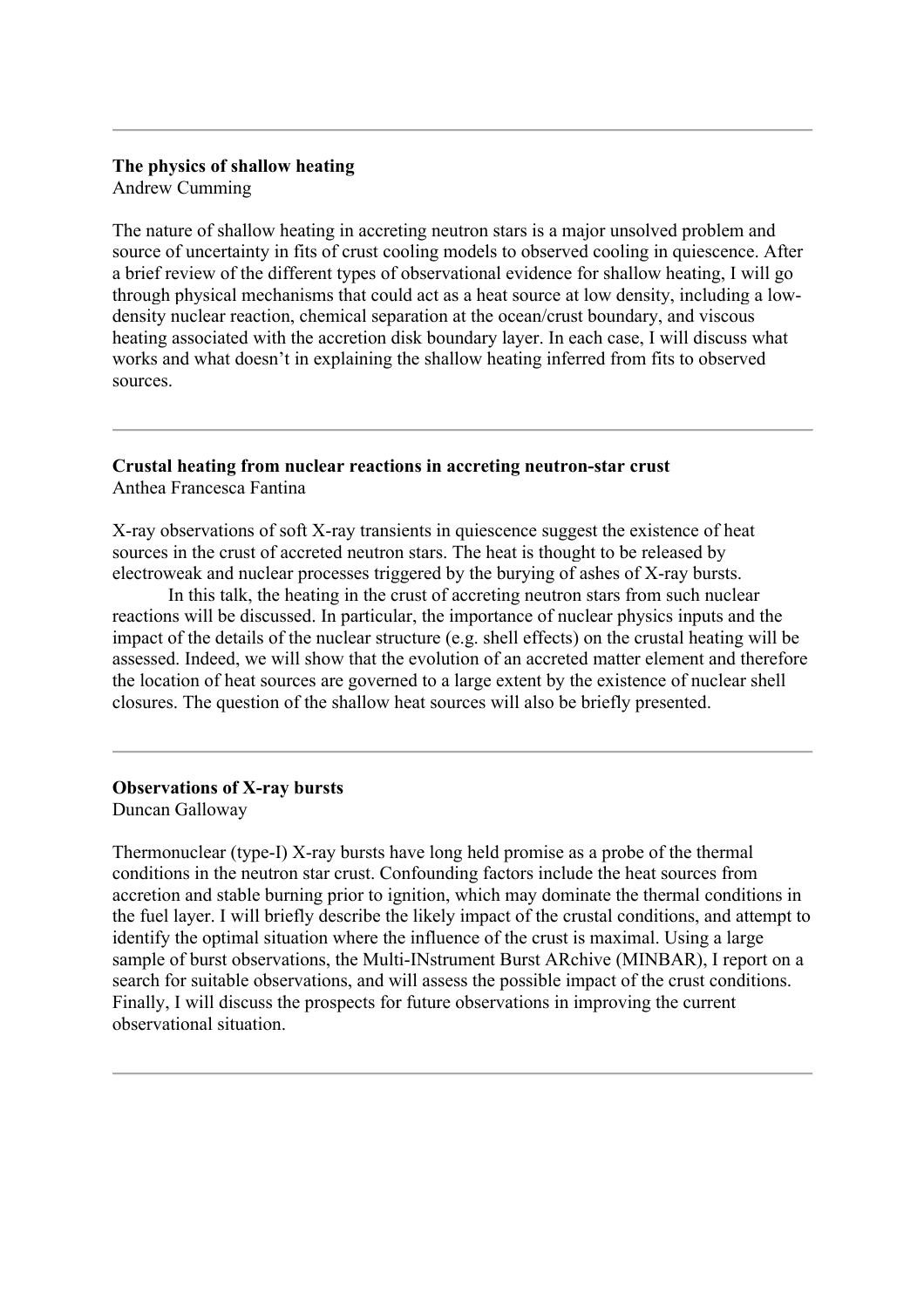# **Superfluidity in neutron star crusts**

Vanessa Graber

Exhibiting extreme conditions that cannot be recreated on Earth, neutron stars provide an excellent environment to study the behaviour of ultra-dense matter. In particular, these compact objects are cold enough to host superfluid and superconducting phases macroscopic frictionless quantum liquids - that impact the stellar dynamics. In this talk, I will focus on the superfluid component in the inner crust, providing an overview of our current understanding of this quantum condensate and its impact on macroscopic neutron star observables, specifically pulsar glitches.

# **Theoretical implications of thermal emission from quiescent NSs** Sophia Han

During the past 20 years, continued monitoring of neutron star cooling in transientlyaccreting systems has been extensively performed using X-ray telescopes. Along with the development in theoretical models, these studies greatly enhanced our understanding of properties of dense matter that occurs in the neutron star interior. In this talk, I will briefly discuss what can be learned from the quiescent behavior of transients on inferring the equations of state, neutrino emission efficiency, crust composition, nucleonic superfluidity, and their uncertainties.

#### **New models for Type I X-Ray Bursts and their ashes** Alexander Heger

We will present results from a grid of the next generation of models for Type I X-Ray bursts. These models include new nuclear physics input from JINA, better modelling of the accretion and surface layer, and a consistent substrate pre-heating from burning that avoids a lengthy "burn in" phase. In contrast to previous compilations that only varies accretion rate and assumes a fixed scaling of hydrogen mass fraction with metallicity, we also show variations in base heating, gravity, and independent hydrogen and metallicity scaling. In particular, we

will show how these variations affect the ashes composition that goes into the crust.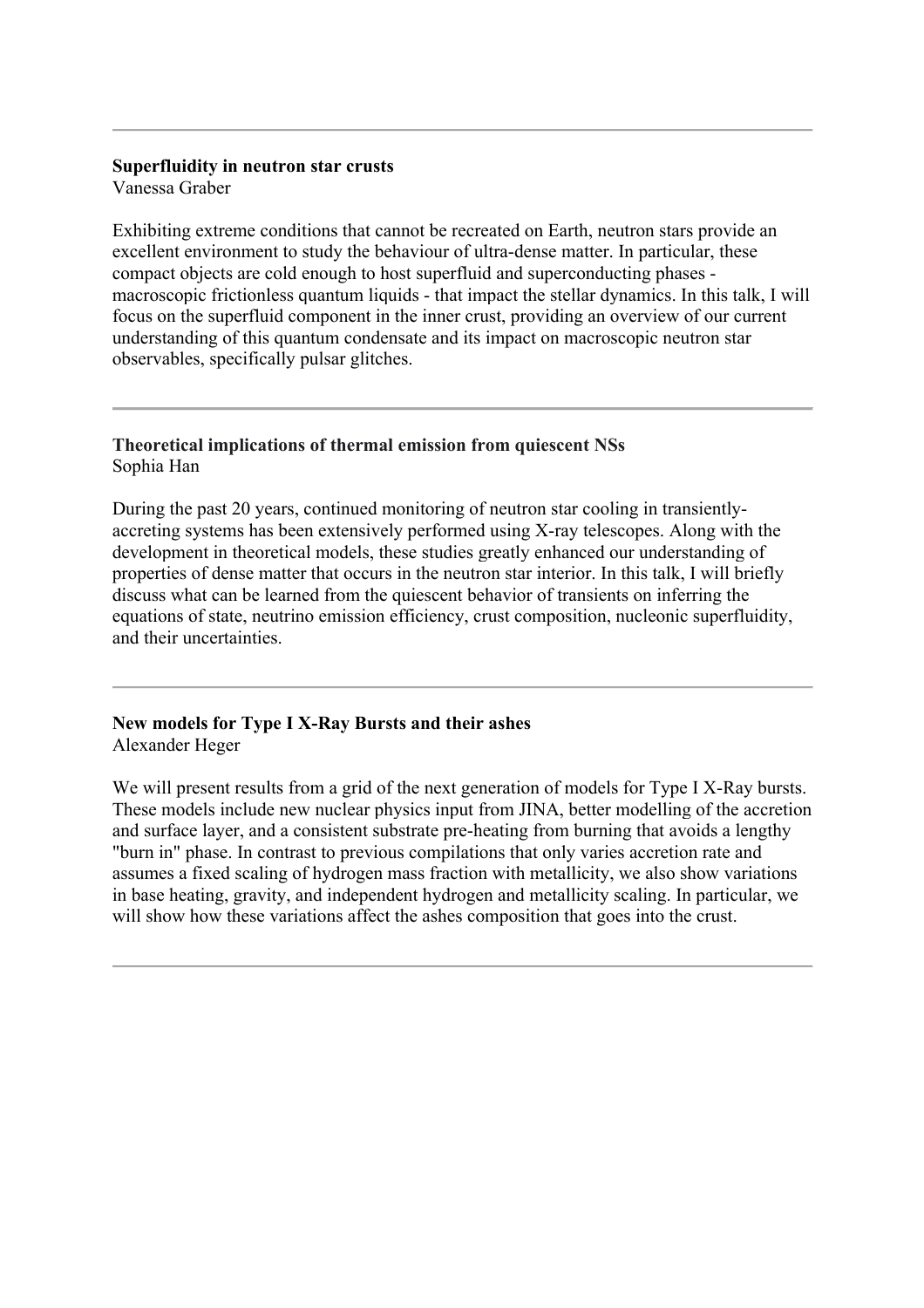## **Thermal emission from the full neutron star surface in a quiescent HMXB** Craig Heinke

We report the first clear detection of thermal emission from the full surface of a neutron star (NS) in a quiescent high-mass X-ray binary (HMXB), from Chandra and XMM-Newton observations of the Be/X-ray pulsar RX J0812.4-3114. Previously, thermal blackbody-like emission from a number of quiescent HMXBs has been identified, but always from a small area consistent with a polar hot spot, while these observations require a large emitting area consistent with the full NS surface. Comparison of the bolometric thermal luminosity, with the expectations from the outburst record for deep crustal heating, suggests the thermal luminosity is possibly slightly higher than expected. Our result proves that high-B-field NSs in quiescent HMXBs can show nearly uniform thermal emission, with implications for thermal conductivity in NS crusts and for studies of crust cooling in quiescent HMXBs.

## **Pulsar glitches and NICER monitoring of PSR J0537-6910** Wynn Ho

The spin rate of young pulsars can occasionally undergo sudden changes or glitches. Large glitches, like those seen in J0537-6910, provide unique insights into properties of the superfluid in the neutron star crust and possibly core. In some cases, they may even provide the means to measure the mass of the star, including those with no gravitational companion. Furthermore, in the case of J0537-6910, its spin and glitch behavior may be suggestive of emission of gravitational waves via r-mode oscillations. I report on timing analyses of ongoing NICER observations of PSR J0537-6910.

## **Crust reactions in connection with lab experiments** Zach Meisel

Nuclear reactions play a central role in observable phenomena from accreting neutron stars. X-ray bursts and phenomena accompanying the burial of surface-burning ashes involve thousands of nuclear reactions on hundreds of nuclei. A significant fraction of these can be constrained in the laboratory with direct and indirect experimental techniques, but the sheer number of reactions poses a daunting challenge. In this talk I will discuss how measurements are prioritized and provide examples of recent and ongoing experimental works that aim to reduce some of the most significant nuclear physics uncertainties for accreting neutron star observables.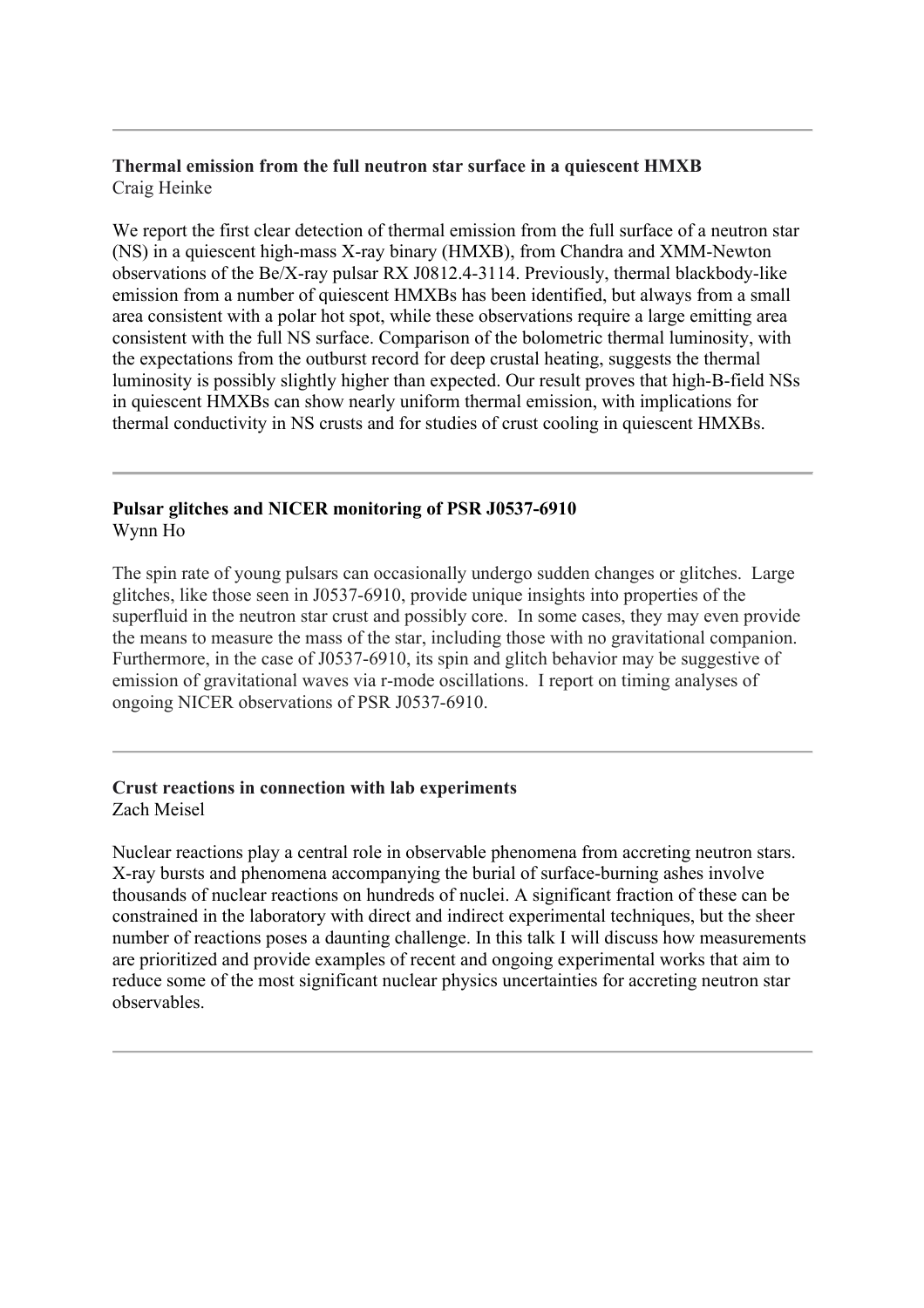#### **The abundance and disorder of nuclear pasta in neutron star crusts** William Newton

We will show how the information extracted from GW170817 constrains the thickness, mass and moment of inertia of the neutron star crust. We will also present results from the most extensive set of 3D, microscopic quantum calculations of nuclear pasta to date, under conditions relevant to the crusts of neutron stars, and spanning the uncertainty in nuclear models. We show that quantum shell effects and the small differences in surface energies of different pasta configurations lead to a large number of local minima in their energy surfaces at a given density. The minima are separated by barriers of order 10keV. As the crust freezes, we estimate that pasta freezes into microscopic domains of order tens of lattice spacings or less, likely leading to an enhanced electrical and thermal resistivity from electron scattering on domain boundaries. We find pasta phases are predicted to occur at lower densities than typically estimated, around one-quarter nuclear saturation density, and that they initially they coexist with spherical nuclei. We show that it is a robust prediction that pasta accounts for around 70% of the crust mass and moment of inertia, and 25% of its thickness.

### **Simulating the thermal evolution of accretion-heated neutron stars** Laura Ootes

Accretion onto neutron stars in low-mass X-ray binaries pushes material of the crust to higher densities, which leads to a series of reactions at various depths in the crust. These reactions heat the crust of a neutron star out of thermal equilibrium with the core during an accretion outburst. When accretion halts, the crust relaxes back to an equilibrium state, which leads to observable crust cooling over periods  $10^3-10^4$  days. Comparing the observed cooling curves with simulations of the thermal evolution of accreting neutron stars can provide valuable insight in the crustal physics. In this review, I will discuss what has been learned from simulations of crust-cooling so far, how thermal evolution models have been progressed over the years and the progress to be made. Finally, I will discuss the open problems that still have to be solved.

#### **Light and heavy clusters in warm stellar matter** Helena Pais

At densities below the nuclear saturation density and not too high temperatures (T<20 MeV), core-collapse supernova matter is unstable with respect to density fluctuations such that inhomogeneous structures develop and clusters can appear. Light (deuterons, tritons, helions,  $\alpha$ -particles), and heavy (pasta phases) nuclei can be expected. Their appearance can modify the neutrino transport, which will have consequences in the dynamical evolution of supernovae and the cooling of proto-neutron stars. In this talk, light and heavy clusters are calculated for warm stellar matter in the framework of relativistic mean-field models, in the single-nucleus approximation. The clusters abundances are determined from the minimization of the free energy. In-medium effects of light cluster properties are included by introducing an explicit binding energy shift analytically calculated in the Thomas-Fermi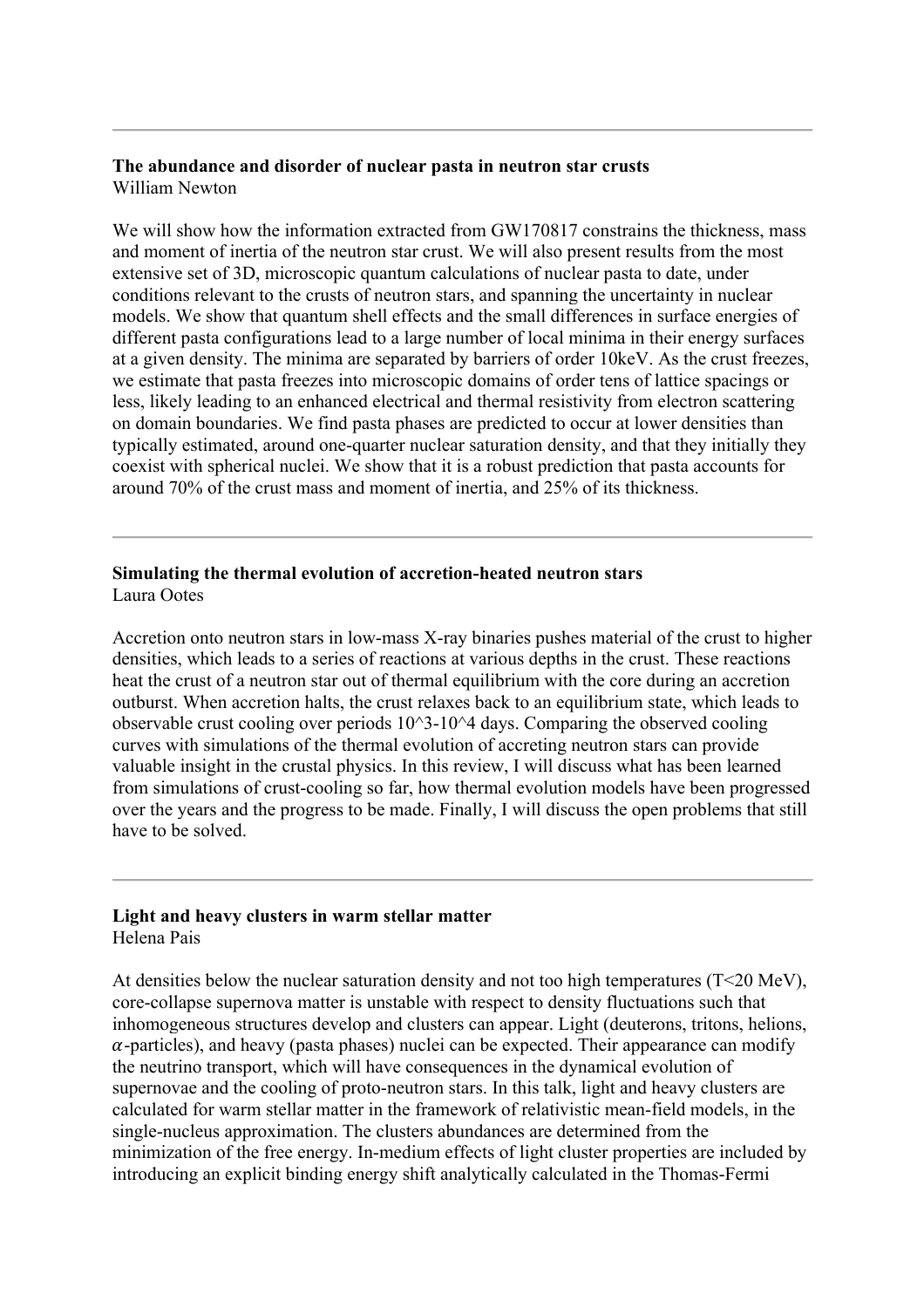approximation, and the coupling constants are fixed by imposing that the virial limit at low density is recovered. The resulting light cluster abundances come out to be in reasonable agreement with constraints at higher density coming from heavy ion collision data. Some comparisons with microscopic calculations are also shown.

#### **An observational review of neutron star crust cooling in low-mass X-ray binaries** Aastha Parikh

Neutron stars in low-mass X-ray binaries have relatively low magnetic fields and can be used as laboratories to probe dense matter physics. The neutron star crust is interesting to study as the density in this crust increases by  $\sim$ 8 orders of magnitude over only  $\sim$ 1 km. In transient low-mass X-ray binaries, accretion outbursts can result in heating of the neutron star crust, causing the crust to thermally decouple from the core. Once such an outburst ceases, the crust begins to cool in order to reinstate the crust-core equilibrium. Monitoring this thermal evolution over time can allow us to probe the physical properties of successively deeper, denser layers of the crust. I will present an observational overview of our investigations into the dense matter physics in such crusts over the last  $\sim$  18 years, carried out using the XMM-Newton, Chandra, and Swift observatories. I will discuss the various breakthroughs made, as well as the unsolved mysteries that such observational studies have presented us with, including results from our most recent observations which pose serious challenges to the crust cooling models.

#### **Crust cooling emission from accretion-heated neutron stars in Be/X-ray transients** Alicia Rouco Escorial

In this talk I will summarise the current status in the field of the crust cooling emission for strongly magnetised neutron stars in Be/X-ray transients, and present the latest results of our studies about these systems. In particular, I will focus on the Be/X-ray transient 4U 0115+63, which exhibited a type-II outburst in 2015. During the low-luminosity state after the outburst, this source showed a slightly elevated emission above the detected quiescent level ('plateau phase'; Wijnands & Degenaar 2016; Rouco Escorial et al. 2017). The softness of the spectrum, the detection of pulsations, and its decay trend suggested that we likely observed the accretion-heated NS crust cooling going down slowly in time, similarly to what has been observed in the low-magnetic field neutron star systems. Interestingly, this system showed a new type- II outburst in 2017 that we monitored using Swift and XMM-Newton. For our surprise, we detected once again the 'plateau phase', meaning that this emission could be recurrent after outburst and the mechanism behind it might be the same. Finally, I will compare the behaviour of 4U 0115+63 with those observed for other two systems, V0332+53 and GRO J1750-27, and I will discuss the results in the context of the proposed models to explain the low-luminosity state in Be/X-ray binaries: accretion down to the magnetospheric boundary, low-level accretion onto the surface of strongly magnetised neutron stars and the heating/cooling scenario of these systems.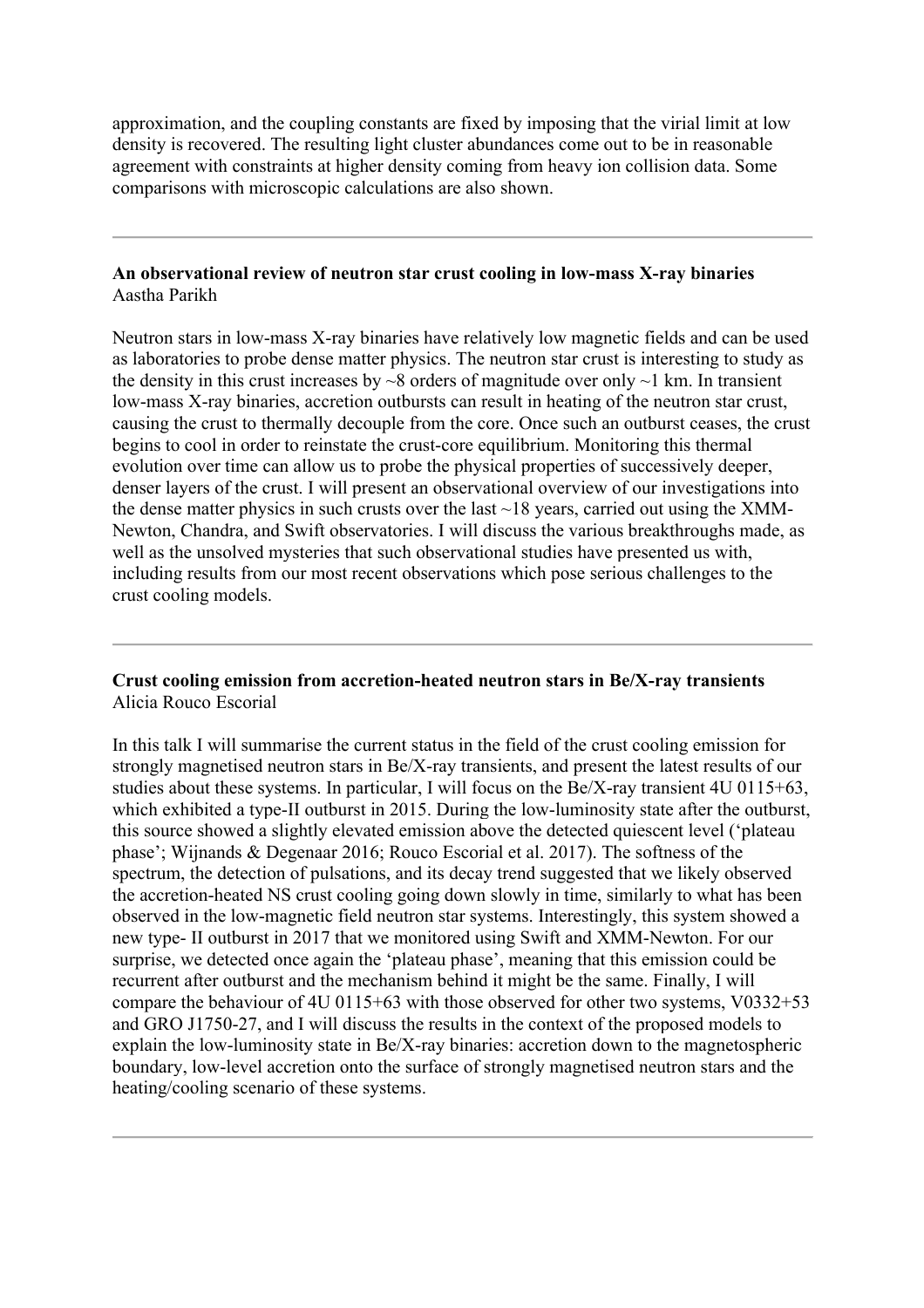**Neutron star crusts as viewed from nuclear experiments** Hendrik Schatz

#### **Pairing, entrainment, and phonons in the inner crust**  Michael Urban

In a recent study of pairing in neutron matter including screening effects [1], we found that the screening can actually turn into antiscreening with increasing density so that a sizable pairing gap can persist at all densities relevant for the inner crust. This finding supports the superfluid hydrodynamics approach to the entrainment problem [2], predicting a much weaker entrainment than the band-structure approach, with important consequences for glitches. The resulting large superfluid density enters also the effective theory describing the low-lying phonons in the crystalline and pasta phases of the inner crust [3]. The contribution of these phonons to the heat capacity will be discussed. References: [1] S. Ramanan and M. Urban, Phys. Rev. C 98, 024314 (2018); [2] N. Martin and M. Urban, Phys. Rev. C 94, 065801 (2016); [3] D. Durel and M. Urban, Phys. Rev. C 97, 065805 (2018).

# **Magneto-thermal evolution of neutron stars**

Daniele Vigano

The evolution of magnetic and temperature in neutron stars has a direct imprint on their observed timing and spectral properties. The different manifestations of isolated neutron stars can be unified under an evolutionary scenario where the magnetic field plays a key role. Xray data helps to study the physics of the neutron star crust, constraining in particular the microscopic properties of matter, like its resistivity. Moreover, latest results in 3D show the importance of the Hall instability in creating magnetic spots on one side, and the magnetospheric mechanism of triggering outburst on the other side.

# **Diffusive nuclear burning in cooling neutron stars**

Marcella Wijngaarden

One of the challenges affecting the study of neutron star cooling is obtaining the interior temperature from observations of surface emission. The relation between surface temperature and interior temperature is set by the heat conducting properties of the thin outer envelope, which are highly sensitive to chemical composition. Most state-of-the-art cooling models consider the envelope to consist of chemically pure layers separated by narrow transition bands driven by diffusive mixing. However, diffusion can drive elements to depths where the density and temperature are sufficient to ignite nuclear burning, thus changing the composition and conductivity. We discuss the effect of diffusive nuclear burning in the envelope on the interpretation of observed neutron star cooling behaviour. Firstly, because diffusive nuclear burning can alter the chemical composition over time. Secondly, because